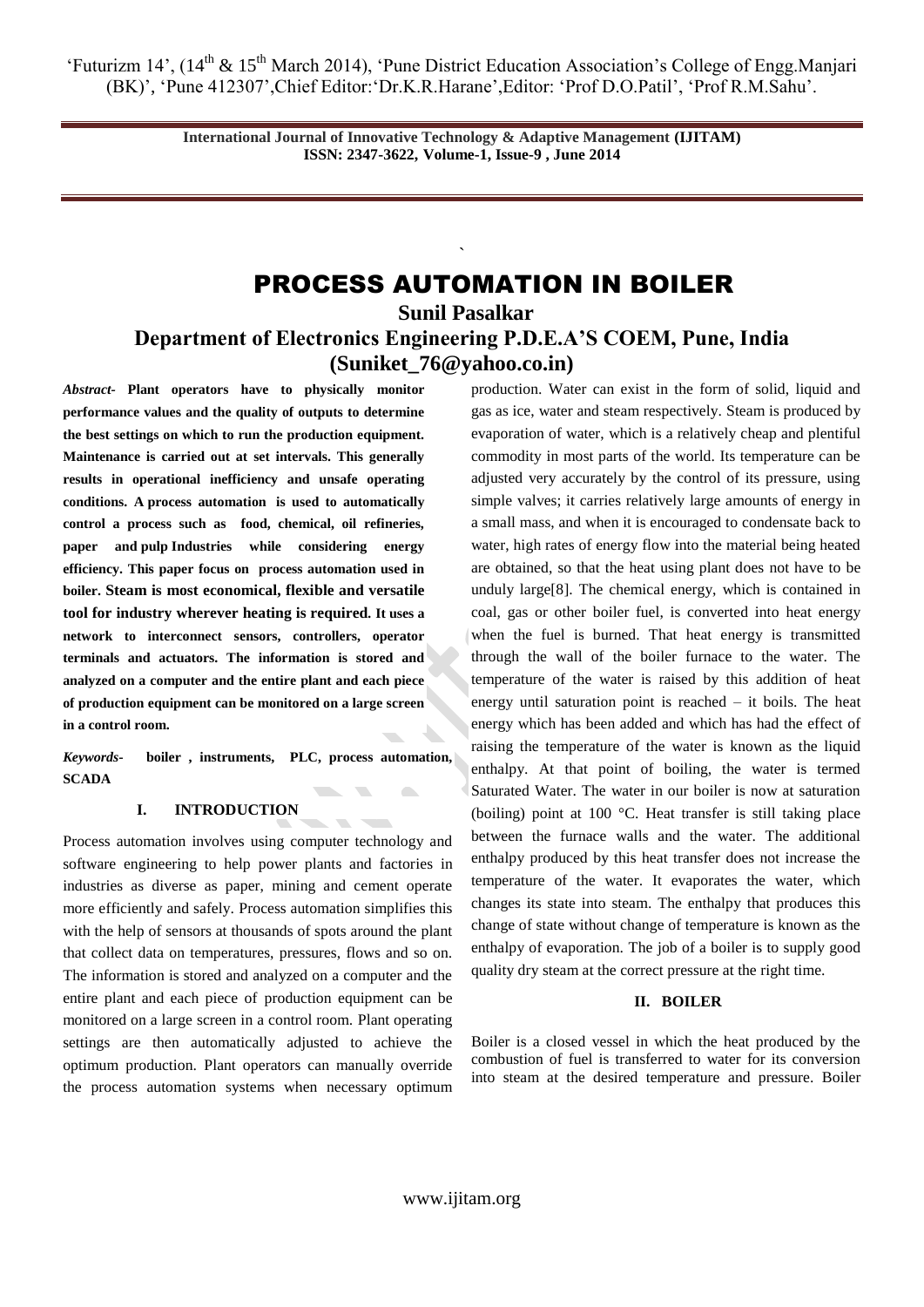> **International Journal of Innovative Technology & Adaptive Management (IJITAM) ISSN: 2347-3622, Volume-1, Issue-9 , June 2014**

> > `

accessories are Feed pump ,Injector, Economizer , Air preheater, Super heater , Steam separator.

Boiler efficiency =  $(E_{out} - E_{fw})/E_{fuel}$ 

 $E_{out}$ : amount of energy in the steam or hot water

 $E_{fw}$ : amount of energy in feedwater

Efuel : amount of energy in fuel

A boiler is a closed vessel in which water or other fluid is heated. The fluid does not necessarily boil. The heated or vaporized fluid exits the boiler for use in various processes or heating applications including [central heating,](http://en.wikipedia.org/wiki/Central_heating) [boiler-based](http://en.wikipedia.org/wiki/Boiler_(power_generation))  [power generation,](http://en.wikipedia.org/wiki/Boiler_(power_generation)) [cooking,](http://en.wikipedia.org/wiki/Cooking) and [sanitation.](http://en.wikipedia.org/wiki/Sanitation) The basic components of a water-tube steam boiler are the furnace, where air and fuel are combined and burned to produce combustion gases, and a water-tube system, the contents of which are heated by the combustion process. The tubes are connected to the steam drum, where liquid and vapor are separated and the generated water vapor withdrawn. If superheated steam is to be generated, the steam from the drum is passed through the superheater tubes, which are exposed to the combustion gases. A 1% loss in efficiency on a 100,000 lb/hr (45,360 kg/hr) boiler will increase its yearly operating cost by about \$20,000. A 1% efficiency loss can result from a 2% increase in excess oxygen or from about a 50°F (28°C) increase in exit flue-gas temperature[7].



Fig.2.Water tube boiler

# **III. PROCESS AUTOMATION**

Various Instruments, sensors are used like RTD ,flow transmitter ,Self Acting Temperature Control Valve ,Compact on-off Valve, PID base Temperature Control System ,temperature gauge, control valve, level transmitter etc.



Fig.5.temperature gauge



Fig.6.valve

*A.CONTROL LOOP TYPES.*

A single control loop includes a controlled variable sensor, controlled variable transmitter, controller, automatic-manual control station, and final control element. Control loops used for boilers may be of the pressure, temperature, liquid level type, or flow type [9]

### PRESSURE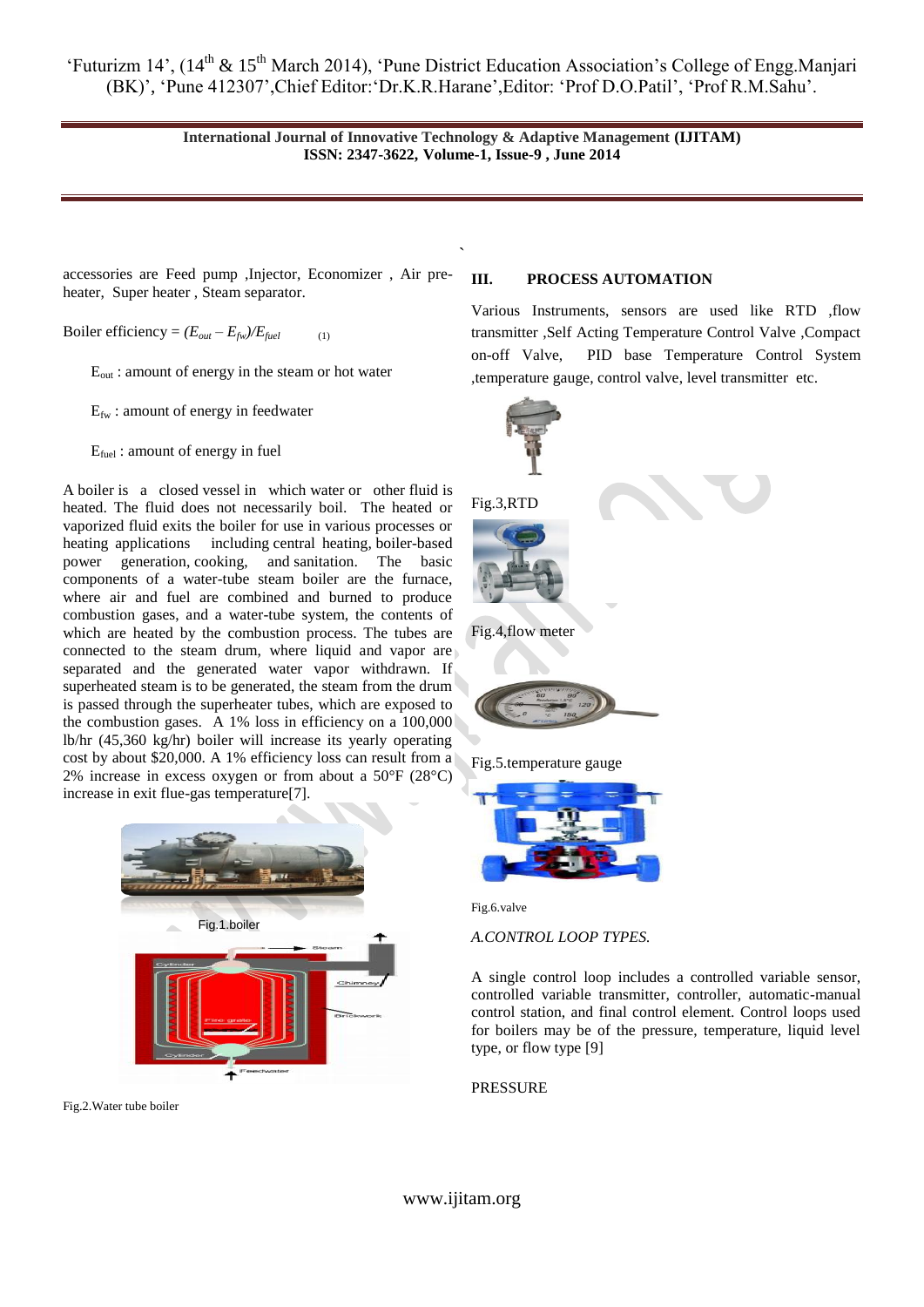# **International Journal of Innovative Technology & Adaptive Management (IJITAM) ISSN: 2347-3622, Volume-1, Issue-9 , June 2014**

`

Pressure control loops may be used for the control of boiler pressure or fuel oil pressure. For the control of boiler pressure, the final control element regulates fuel flow to the boiler in response to boiler drum steam pressure. For the control of fuel oil pressure, the final control element is usually a pressure reducing control valve that regulates in response to downstream pressure**.**

# **TEMPERATURE**

Temperature control loops may be used for the control of steam temperature from boilers or fuel oil temperature from fuel oil heaters

# LEVEL

Liquid level control loops may be used for the control of boiler drum water level. FLOW

Flow control loops may be used for the control of fuel flow into the boiler burners, burner draft airflow, feed water into a boiler, or steam flow out of a boiler

# ALARMS

Furnish alarms to announce the approach of unsafe conditions. Provide shutdowns to shut the equipment down under unsafe conditions

# BOILER DRUM LEVEL



Fig.7.boiler control

The block diagram of boiler control is shown in above figure the output from the boiler i.e, the steam outputs and the level of water is given to transmitters. The output of transmitter is given to the controller which act as level indicator controller

and flow indicator controller. If there is any error corresponding to desired set point, the signal from controller is given to the converter which will open or close the valve and the water will be drained out or filled according to required steam.

Drum Level Control Systems are used extensively throughout the process industries and the Utilities to control the level of boiling water contained in boiler drums on process plant and help provide a constant supply of steam.

If the level is too high, flooding of steam purification equipment can occur.

If the level is too low, reduction in efficiency of the treatment and recirculation function.

Pressure can also build to dangerous levels.

A drum level control system tightly controls the level whatever the disturbances, level change, increase/decrease of steam demand, feedwater flow variations.

It Provide controls to always maintain the boiler drum level within the boiler manufacturer's specifications under all operating conditions. Three types of control systems used in boiler plants are single element, two element and three element.

A single element control system utilizes just a level transmitter to maintain control of the boiler drum water level. Use a single element control system only for boilers operating at steady loads.

A two element control system utilizes a level transmitter and the amount of steam flow from the boiler to maintain control of the boiler drum water level. A two element control system provides some compensation for variable loads. It does not adequately correct for the expansion of water within a boiler due to the decreased boiler pressure that occurs when a large amount of steam is required, or for the contraction of heated water in a boiler due to the addition of cold feedwater.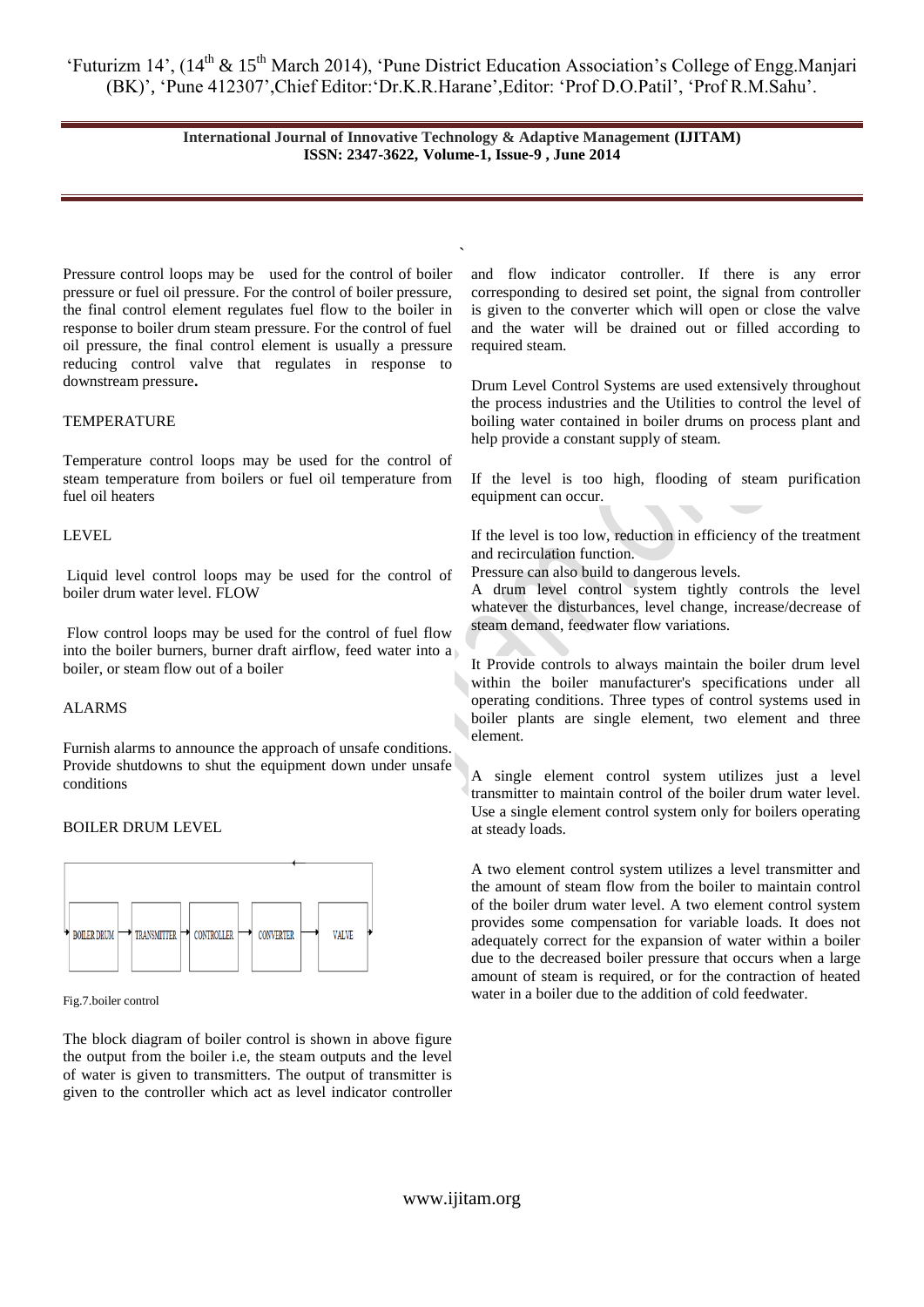> **International Journal of Innovative Technology & Adaptive Management (IJITAM) ISSN: 2347-3622, Volume-1, Issue-9 , June 2014**

> > `



#### Fig 8.two element control

A three element control system utilizes a level transmitter, the amount of steam flow from the boiler and the amount of water into the boiler to maintain control of the boiler drum water level. The steam flow from the boiler is usually compensated for pressure and temperature. A three element control system corrects the problems associated with a two element control system and provides the best method of compensating for variable loads[9].

#### Metering control system

 In this system control is regulated in accordance with the measured fuel and air flows. This maintains combustion efficiency over a wide load ranges & over long period of time. Feedwater control is the regulation of water to the boiler drum. It provide a mass accounting system for steam leading and feedwater entering the boiler.

#### Combustion efficiency

It can be determined if proper information is available on fuel analysis, fuel gas analysis, combustion air temperature and stack temperature using manometer.

### *B. Temperature control*

Temperature control can be achieved by manually throttling the steam valve and manipulating steam flow, in the same way that a gas tap is used to regulate the supply of heat on a domestic cooker. Unfortunately, such anarrangement may call for frequent manual adjustment if the heat requirements of the equipment in question are liable to fluctuate significantly. More accurate control can be obtained by the installation of a pressure reducing valve but the need for manual adjustment still remains. The ideal answer is to fit one of the [Automatic Self Actuating](http://www.forbesmarshall.com/fm_micro/ProductDetails2.aspx?id=161&Gname=STEAM%20UTILISATION&s1id=398&s1Name=Temperature%20Control%20Systems)  [Temperature Control System](http://www.forbesmarshall.com/fm_micro/ProductDetails2.aspx?id=161&Gname=STEAM%20UTILISATION&s1id=398&s1Name=Temperature%20Control%20Systems)









Mathematically proportional+integral+derivative mode controller can be expressed as,

$$
P(t) = Kp e(t) + KpKi e(t)dt + )KpKd de(t)/dt + p(0)
$$
 (2)  
Where p(0) = initial value of the output.  
C.PLC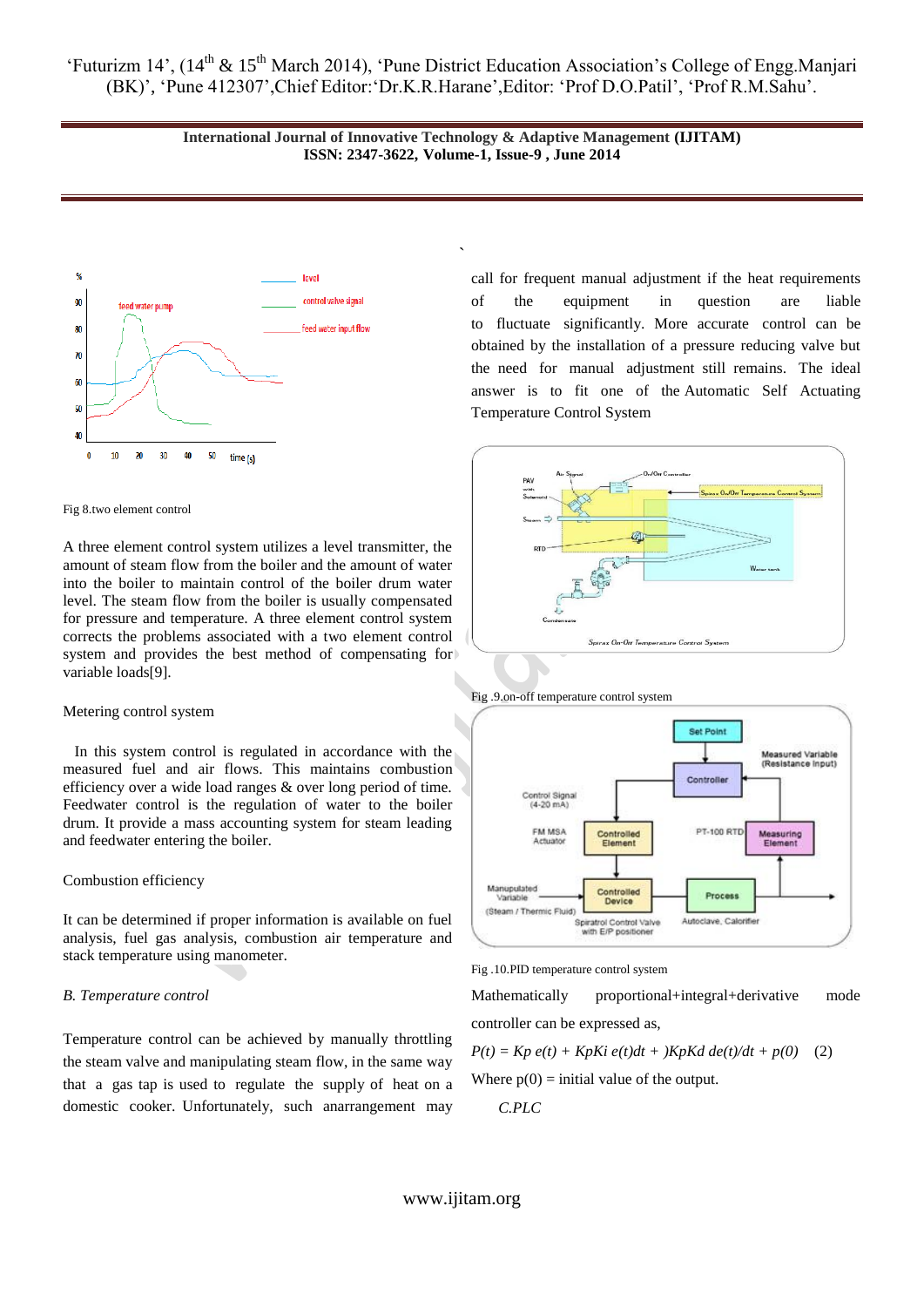> **International Journal of Innovative Technology & Adaptive Management (IJITAM) ISSN: 2347-3622, Volume-1, Issue-9 , June 2014**

` To overcome the disadvantages of relay logic controller, a programmable logic controller was developed .A Programmable Logic Controller, PLC or Programmable Controller is a digital computer used for automation of electromechanical processes, such as control of machinery on factory assembly lines, amusement rides, or light fixtures. PLC consist of processor, input modules ,output modules, programming software . Scan time tells how much time is required for plc to complete cycle of i/o scan and execution. Typical scan time of PLC is 20 ms. Programming unit is an interface between the user and the PLC. Ladder diagram is a special schematic representation of the hardware elements and its connection, used to make the combination of hardware and description of sequence of events clear is called ladder diagram. In ladder diagram address number is specified to each device.



fig.11.PLC block diagram



Fig.12. Allen-Bradley PLC

# *D.SCADA*

supervisory control and data acquisition is a type of industrial control system(ICS). Industrial control systems are computercontrolled systems that monitor and control industrial processes that exist in the physical world.

# *E. HMI*

A human–machine interface or HMI is the apparatus or device which presents processed data to a human operator, and through this, the human operator monitors and interacts with the process. The HMI is a client that requests data from a data acquisition server.

PLC , SCADA interfacing required communication cable, driver ,server etc.

*F. The [EffiMax 2000](http://www.forbesmarshall.com/fm_micro/Products5.aspx?MidP=159&Mname=STEAM%20GENERATION&s1id=391&s1name=Boiler&s2id=126&s2name=Effimax%20-%20Maximising%20Boiler%20Efficiency%20-%20Monitoring%20Control%20System) package*

It provides a complete monitoring and data acquisition solution for boiler performance. This sophisticated yet simple to use analyzer operates on-line continuously, monitoring your boiler efficiency every instant of its operation.

EffiMax calculates the efficiency of the boiler based on indirect efficiency computation and computes individually the total amount of losses like stack loss, enthalpy loss, radiation loss and blow down loss in your boiler. Using the data generated on the system losses, on-line suggestions can then be used to fine tune the system to generate more steam with a lower quantity of fuel.

The Model 353 Process Automation Controller is a standalone, microprocessor-based industrial controller designed for a broad range of process applications. It can serve as a simple single-loop controller or as a multi-loop controller with complete control and logic functions for a small unit batch or continuous process. The Model 353"s field bus and networking options enable it to function as an integral element in a plant system. Loops are configured for control, sequence, or logic as needed within the Model 353. Each configured loop can have a virtual operator display that is viewed locally using the LOOP button on the faceplate and is mapped to network communication for a plant operator station. Alarm management is handled using the L (Loop)  $\& S$  (Station) indicator lights along with the priority assignments and flashing options of each alarm. The MICROCON DCS system is modular and expandable and